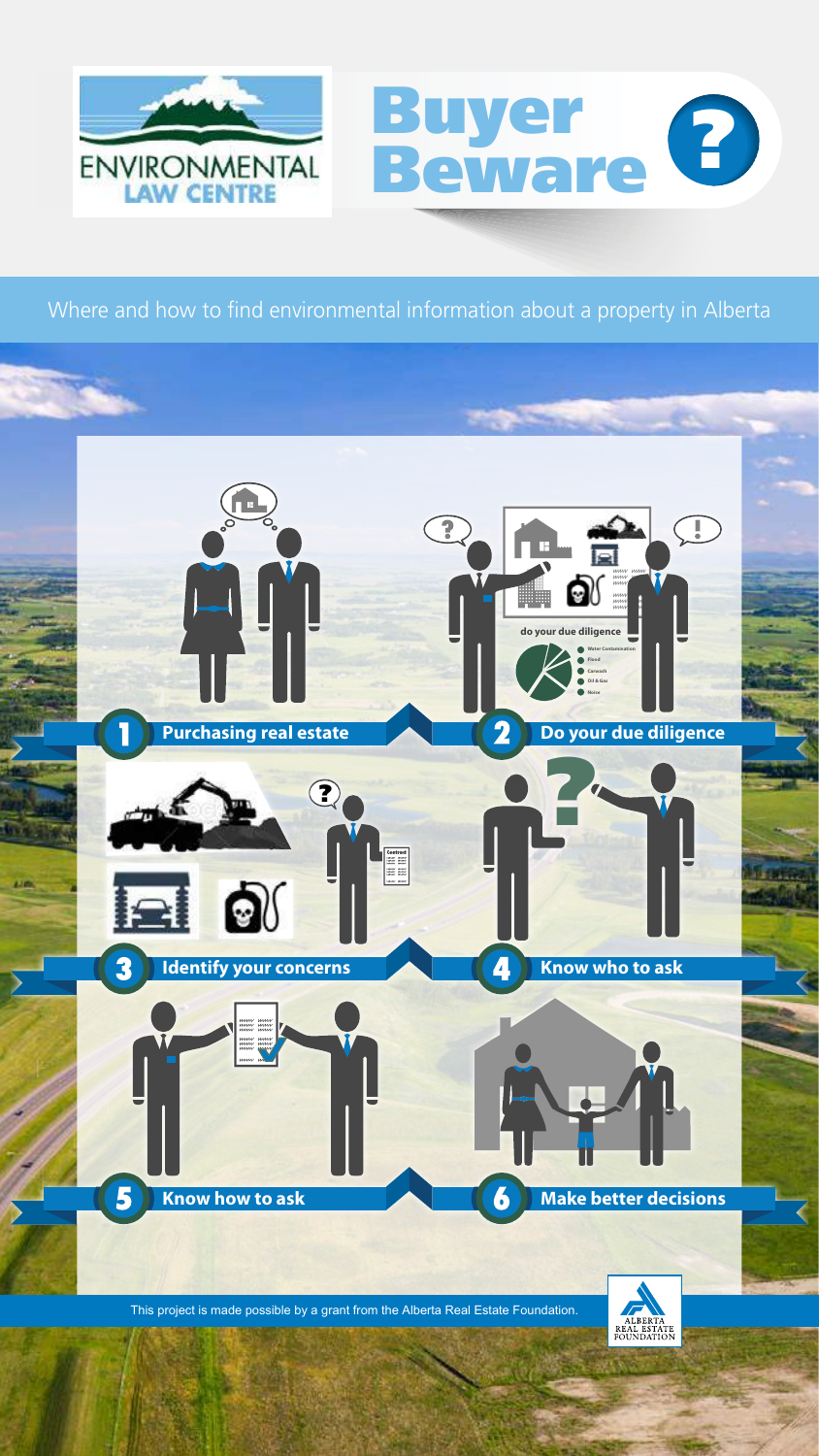**When you're buying a property in Alberta, whether it's a giant parcel of land in the country or a tiny infill lot in the city, in most cases the legal onus is on you to do your "due diligence."**

Unless the contract states otherwise, the general rule for buying and selling real estate is "**buyer beware**." It's difficult to rescind a real estate contract due to environmental concerns unless the seller fraudulently concealed those concerns. So, you have to do your homework. But it's not always a straightforward assignment.

There is no easy checklist of mandatory inquiries that can prove due diligence. The law requires making "**reasonable inquiries**," but what it deems reasonable can vary depending on the circumstances. Environmental due diligence is very location-specific.

There is no "**one-stop shop**" for environmental information. Various government departments only hold information on topics within their jurisdiction and they may not release it unless you go through a very specific request process. Outside the government, you can only get information if the body is willing to share it.

The best way to demonstrate due diligence is to identify environmental concerns, learn what information is available about those concerns and act on that knowledge. Buyers who make inquiries into the environmental conditions of the specific site and the local area are in the best position to make sound choices and solid deals.

This guidebook will help you start down that path. It outlines some of the environmental concerns you may want to think about and where to get started to find information. This is by no means an exhaustive list, but it's a good start. For much more comprehensive information about where and how to look for environmental information when you're buying a property in Alberta download "**[What Lies Beneath?](http://www.elc.ab.ca/public-participation/publications/2014/what-lies-beneath-access-to-environmental-information-in-alberta.aspx)** [Access to Environmental Information in Alberta.](http://www.elc.ab.ca/public-participation/publications/2014/what-lies-beneath-access-to-environmental-information-in-alberta.aspx)"



### Intro

### Where to look for info

From abandoned oil wells under suburban homes to a former dry cleaner on the corner, there is a myriad of environmental concerns you may want to explore before buying a property in Alberta. There are three key areas to start looking for information:

- Non-government, such as media, your real estate agent, neighbours, industry and environmental organizations
- Government, municipal, provincial, federal + aboriginal
- Other administrative authorities

### Within government, there are three types of information:

- **Publicly available:** Websites, information centres, public notices, libraries, registries, etc.
- **Routine disclosure:** You can get access to this information but you have to follow the correct request procedure. If you don't, the government can refuse your request.
- **For information** held by provincial public sector bodies, *Freedom of Information and Protection of Privacy Act (FOIP or FOIPPA)* applies. That means you have to make a formal request using the *FOIP* procedure, but there's no guarantee the information will be disclosed. For federally held information, you have to request through the federal *Access to Information Act (ATIA)*. But don't start looking for information with *FOIP or ATIA*. Look for publicly available information and routine disclosure first.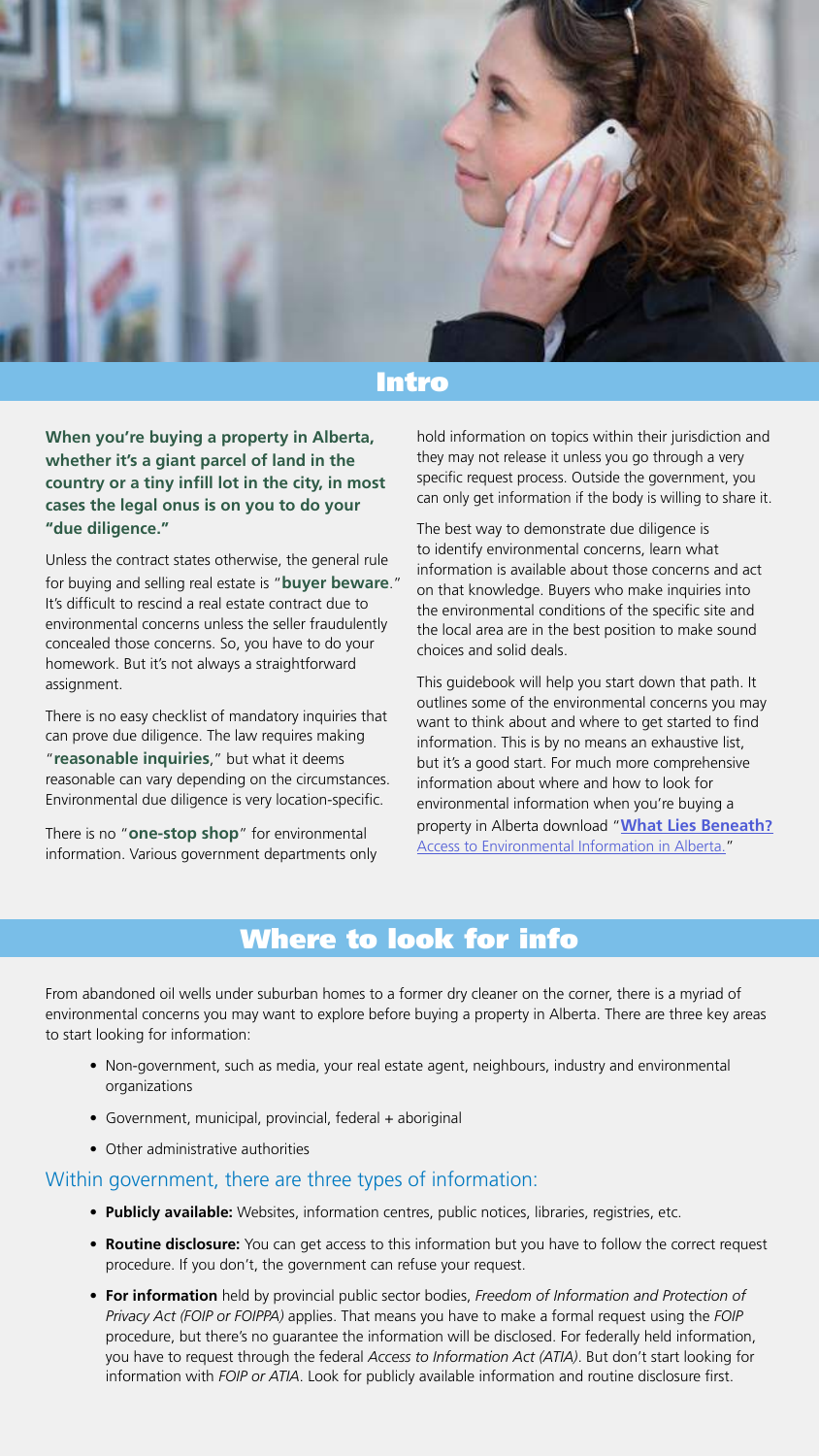The Environmental Law Centre (ELC) is Alberta's leading environmental public policy and law reform non-profit organization. For over 30 years, we have offered information, advice and education about changing environmental legislation and regulations to the environmental community, everyday citizens, policy-makers, the legal community and corporations. At the ELC, we believe for the law and legal processes to protect the environment, Albertans need accurate environmental law information and an understanding of the effects of policy and development. We are here to help you understand how laws and legal tools can be used to protect the environment.



### About



### Table of contents

**Did you know?** The Environmental Sites Assessment Repository is a key source of information on potentially contaminated land. It contains Environmental Site Assessments ordered by government and Reclamation Certificates for industry activities including oil and gas wells and gravel pits on private land. It's not a spill database or registry of contaminated land and doesn't include information on releases that haven't had government-ordered assessment, reclamation or remediation activity. Requests are required for information on voluntary cleanups.

The Environmental Law Centre provides a search service for enforcement records created under the *Environmental Protection and Enhancement Act*, the *Water Act* and previous legislation.

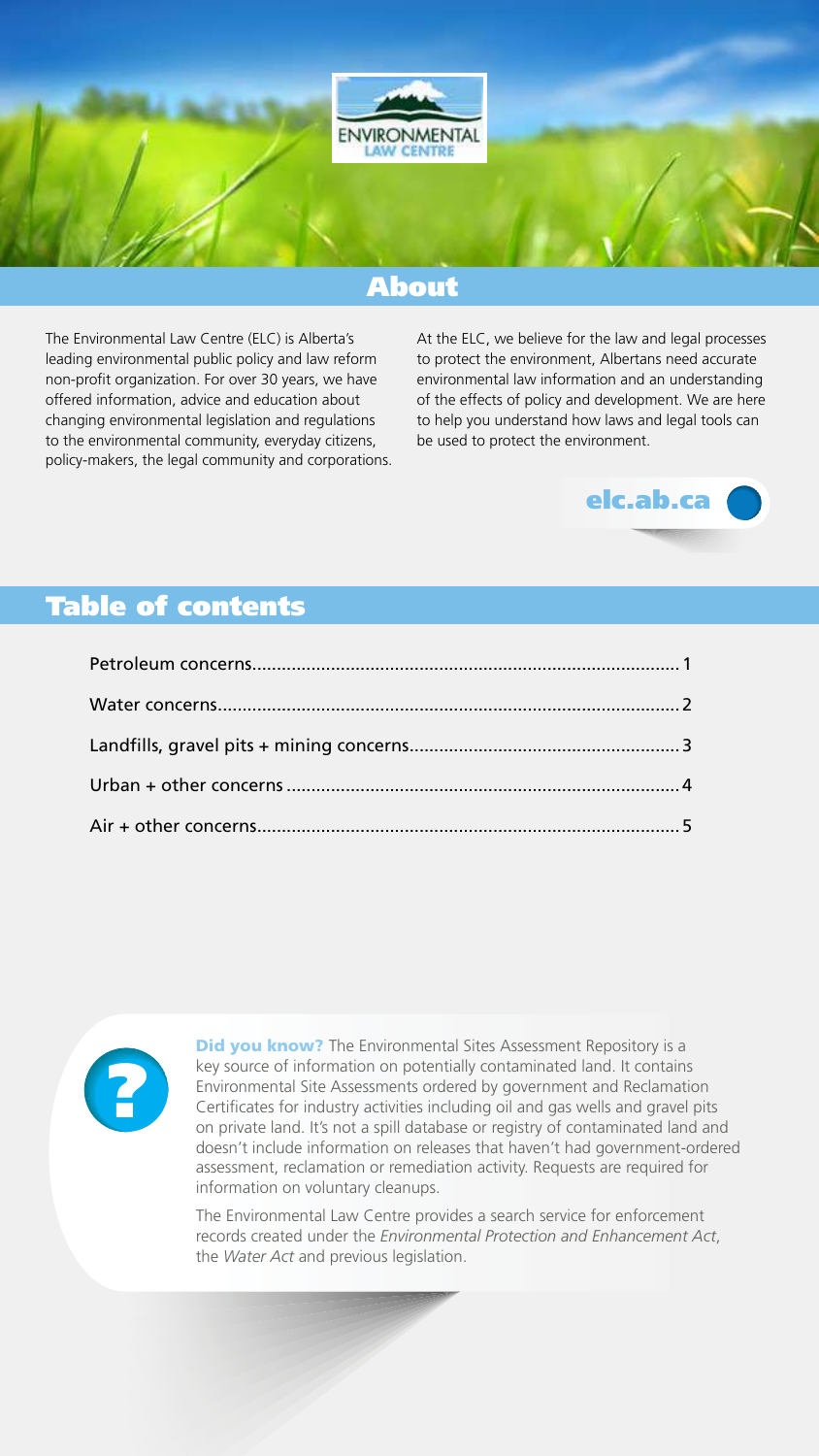Did you know? Land titles are not statements on environmental condition. They will indicate if there are current caveats on the title, which can indicate oil and gas activity on the property. But land titles don't show the existence or location of oil and gas wells, petroleum storage tanks, spills, landfills, feedlots, pesticide use or whether such activities were in breach of the law. A historic title search will show if there were once caveats on title. These are good signs that there was oil and gas activity on the property somewhere but won't indicate the nature or location of infrastructure.



| <b>OIL + GAS INFRASTRUCTURE</b>                                                  | to link to resources pages<br>Click I                                                |
|----------------------------------------------------------------------------------|--------------------------------------------------------------------------------------|
| Locations, spills, applications $+$ other info on current $+$<br>abandoned wells | Alberta Energy Regulator                                                             |
| Future activity                                                                  | Alberta Energy Regulator<br>(Search permit applications)                             |
| Active buried infrastructure -<br>for persons doing excavations                  | Alberta One Call                                                                     |
| General questions about oil + gas                                                | Energy Information Line 1-855.297.8311<br>Refer to "What Lies Beneath" for more info |
| <b>UNDERGROUND STORAGE TANKS</b>                                                 |                                                                                      |
| Locations of tanks                                                               | Petroleum Tank Management<br>Association of Alberta                                  |
| Records of fire code violations                                                  | The municipality (FOIP applies)<br>Refer to "What Lies Beneath" for more info        |
| <b>ABOVE GROUND STORAGE TANKS</b>                                                |                                                                                      |
| Permits for big tanks                                                            | <b>AESRD</b>                                                                         |
| Permits for small tanks                                                          | Petroleum Tank Management<br>Association of Alberta                                  |
| Regulatory records on storage tanks approved as part of                          | Alberta Energy Regulator                                                             |

upstream oil + gas projects

<span id="page-3-0"></span>

## Petroleum concerns

You should look for information about the location of past, present and future oil and gas infrastructure. To identify historic activity and abandoned infrastructure, you will need to ask people with knowledge of the property, make thorough site inspections, search for regulatory records and conduct historic title searches.

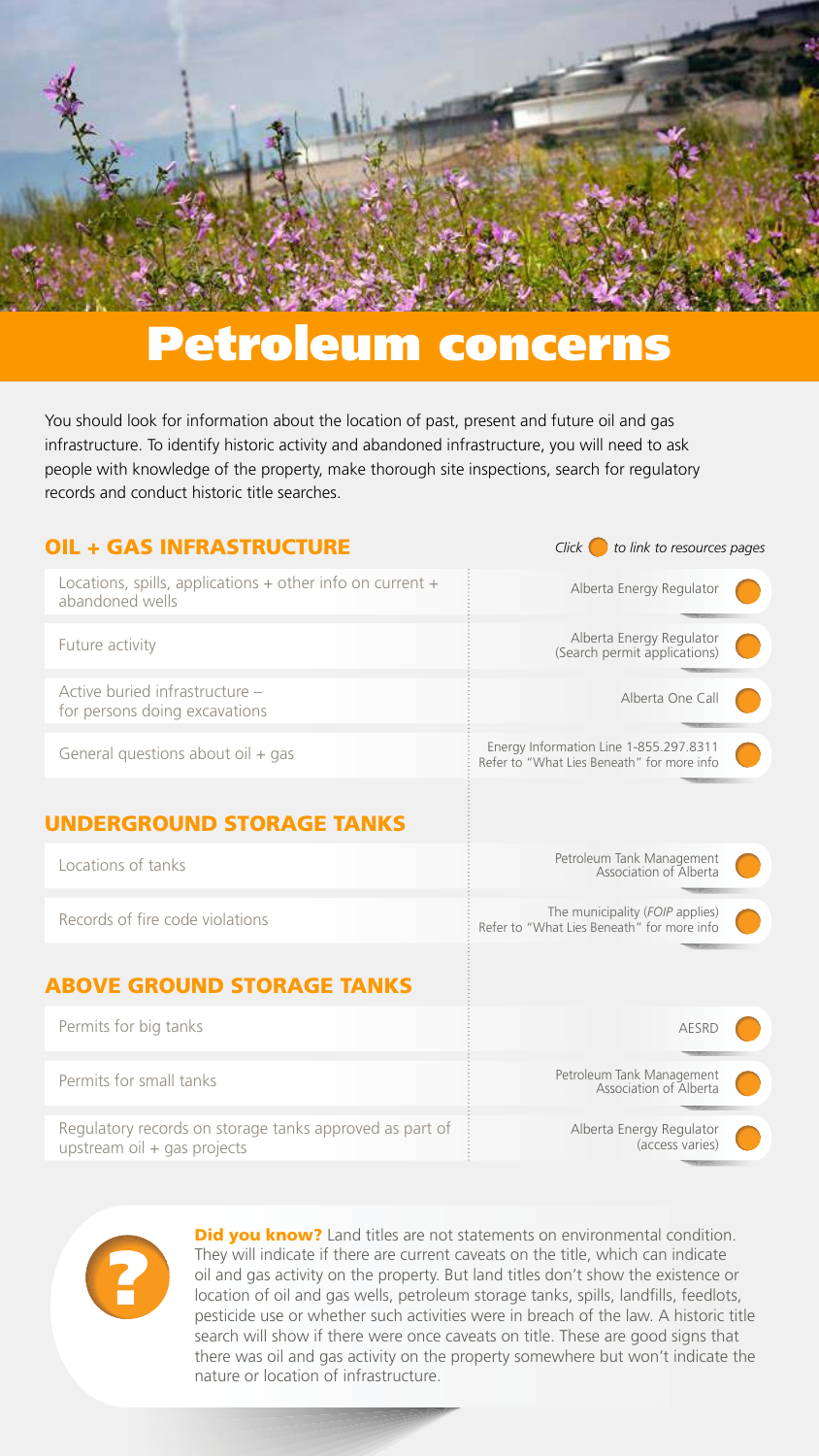**Did you know?** There's a lot of information available about pollution or "releases." The [National Pollutant Release Inventory](https://www.ec.gc.ca/inrp-npri/) includes publicly available records of the largest authorized emissions and spills. You can get provincially-held records on many more releases from AESRD if you follow the required procedure.

| <b>WATER QUALITY</b>                                                          | Click I<br>to link to resources pages                                                                         |
|-------------------------------------------------------------------------------|---------------------------------------------------------------------------------------------------------------|
| Drinking water information $+$ annual water quality ratings                   | 1. AESRD Regulated Drinking Water<br>2.<br>2. Alberta River Water Quality Index                               |
| Local concerns with microbial contamination                                   | Alberta Health Services<br>local notices                                                                      |
| Large spills                                                                  | Environment Canada National<br>Pollutant Release Inventory                                                    |
| $Oil + gas$ drilling in water covered areas                                   | <b>AER Information Services</b><br>(access varies $+$ FOIP may apply)                                         |
| Some indicators of water quality $+$ health effects of<br>water contamination | Canadian Drinking Water Guidelines                                                                            |
| Provincial indicators                                                         | <b>1.</b> AESRD State of the Environment<br>Reporting - current info<br>2. Information Centre - archived info |
| Federal indicators                                                            | Environment Canada Canadian<br>Environmental Sustainability Indicators                                        |
| <b>WATER QUANTITY</b>                                                         |                                                                                                               |
| Water levels, precipitation data $+$ river flows                              | <b>AESRD Alberta's River Basins</b>                                                                           |
| Flood hazard areas                                                            | <b>AESRD Flood Hazard Mapping</b>                                                                             |
| $\Lambda/\Lambda$ at an element of the second part of $\Lambda/\Lambda$       | Canadian Environmental                                                                                        |



Sustainability Indicators

Water level summaries + trends

Water licenses held by municipalities, landowners, agriculture + other industries

Water concerns can be divided into "quality," such as contamination, and "quantity," such as droughts and floods. In reality, these issues are connected as water is impacted by the cumulative effects of multiple activities. So, it's important to identify activities of concern and look for information on those activities rather than just relying on water quality or quantity information.



## <span id="page-4-0"></span>Water concerns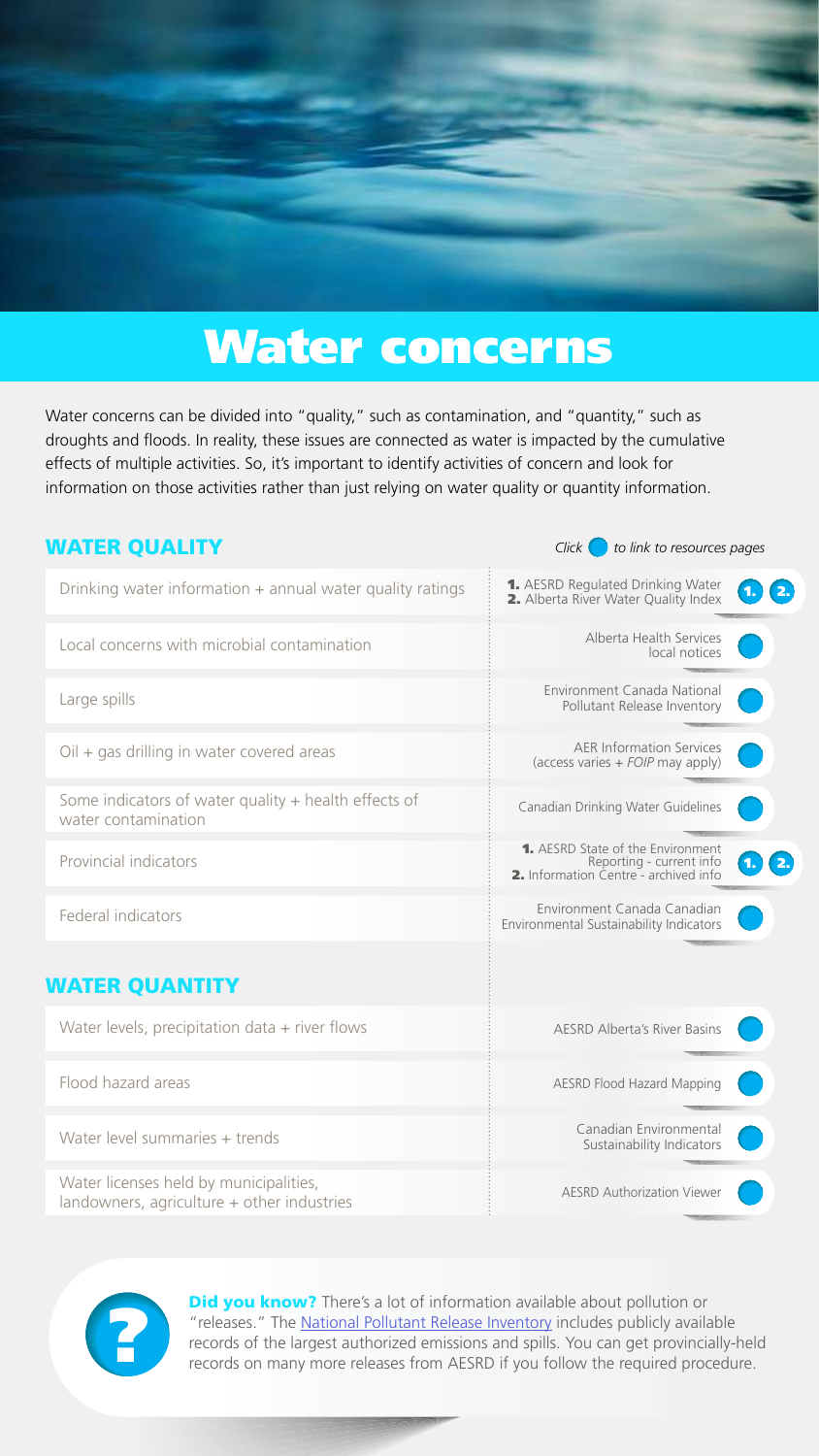### LANDFILLS + WASTE MANAGEMENT

*Click* **to link to resources pages** 



Exploration data  $+$  map of approved  $+$ abandoned coal mines

| Municipal records of locations + activities                               | Varies by municipality<br>Refer to "What Lies Beneath" for more info               |
|---------------------------------------------------------------------------|------------------------------------------------------------------------------------|
| Provincial records, monitoring + compliance                               | Landfill operator + AESRD                                                          |
| Private waste $\emptyset$ industrial plants + hazardous<br>waste handling | AESRD has some<br>public information                                               |
| Waste disposal by $oil + gas$ industry                                    | Alberta Energy Regulator                                                           |
| Information about regional landfills                                      | Regional Waste Management Commission<br>Refer to "What Lies Beneath" for more info |
| <b>GRAVEL PITS</b>                                                        |                                                                                    |
| Registration                                                              | <b>AESRD Authorization Viewer</b>                                                  |
| Reclamation certificates                                                  | <b>AESRD Environmental Site</b><br><b>Assessment Repository</b>                    |
| Leases + reclamation on public land                                       | AESRD: Request info at                                                             |
| Map including active $+$ undeveloped gravel pits                          | Alberta Geological Survey                                                          |
| Municipal zoning + permits                                                | The municipality<br>Refer to "What Lies Beneath" for more info                     |
|                                                                           |                                                                                    |

Alberta Energy Regulator AER map viewer Alberta Energy Regulator (Disclosure by request) AESRD or AER (Disclosure by request) Refer to "What Lies Beneath" for more info Natural Resources Conservation Board



Coal exploration holes

Exploration program data

Applications + approvals for non-energy projects

Maps of geological deposits

<span id="page-5-0"></span>

## Landfills, gravel pits and mining concerns

Landfills, gravel pits and historic mining don't appear on land title. Waste is often abandoned on vacant land and old dumpsites may lack adequate records. If you're concerned about this, use multiple information sources including permits, compliance and enforcement records, municipal records, site visits and personal interviews.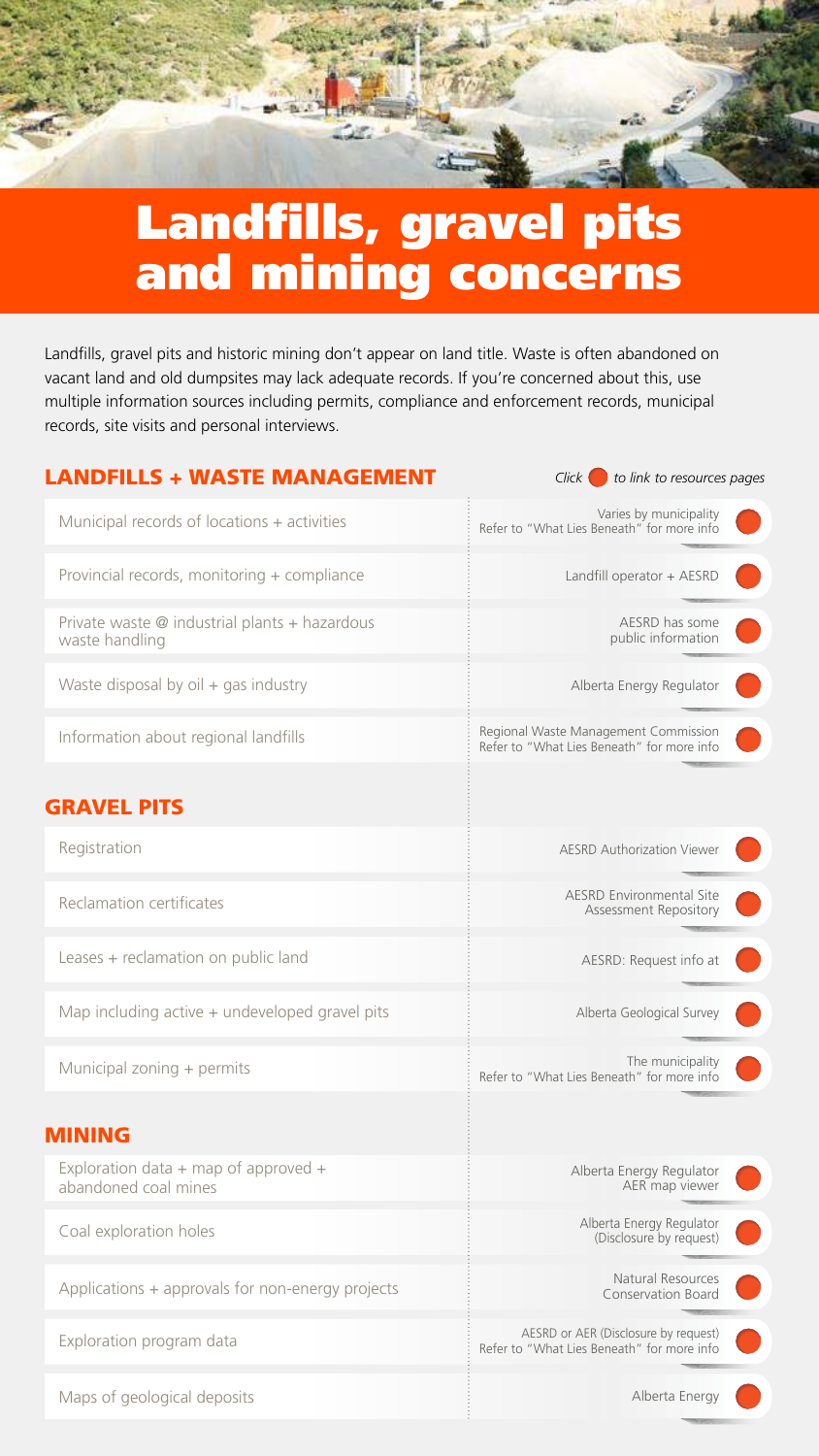### PESTICIDES

### TRANSPORTATION OF HAZARDOUS GOODS

### DRY CLEANERS

# <span id="page-6-0"></span>Urban + other concerns

Transportation of hazardous and dangerous goods is regulated, so permit information and spill records may be available.

Dry cleaning operations are regulated at the municipal level. You can find the location of dry cleaners by requesting business license records, searching phone books, asking around and looking for old signage and empty lots. Some dry cleaning chemicals are federally regulated toxic substances.

Multiple levels of government hold information on commercial or industrial pesticide use, but there won't be records of domestic use unless municipalities have strict pesticide bylaws and enforcement has occurred. *Click to link to resources pages* 

| Municipal records of business licenses,<br>infractions + enforcements | The municipality (FOIP applies)<br>: Refer to "What Lies Beneath" for more info |
|-----------------------------------------------------------------------|---------------------------------------------------------------------------------|
|                                                                       |                                                                                 |
| Provincial records of spills, remediation + enforcement               | AESRD has some public info<br>and some you have to request                      |
|                                                                       |                                                                                 |
| Notices of federal enforcement + offenders                            | Environment Canada                                                              |
|                                                                       |                                                                                 |

|                                                                                                                                                                                                         | CIICK CO IIIIN to resources pages                                        |
|---------------------------------------------------------------------------------------------------------------------------------------------------------------------------------------------------------|--------------------------------------------------------------------------|
| Federal prohibitions, registered pesticides, trends + incidents $\colon$ 1. Pest Management Regulatory Agency<br>(For information not publically available, federal Access to Information Act applies.) | $\bigoplus$ 2.<br>$\frac{1}{2}$ . Pesticide Product Information Database |
|                                                                                                                                                                                                         |                                                                          |
| Registrations for pesticide use                                                                                                                                                                         | AESRD Authorization Viewer                                               |
|                                                                                                                                                                                                         |                                                                          |
| Municipal bylaws, spraying policies + enforcement records<br>(Some info is publicly available, some is routine disclosure and some requires FOIP.)                                                      | The municipality<br>: Refer to "What Lies Beneath" for more info         |

| Provincial permits, compliance, enforcement + cleanups                                                                                    | Alberta Transportation<br>(FOIP applies)                        |  |
|-------------------------------------------------------------------------------------------------------------------------------------------|-----------------------------------------------------------------|--|
| Provincial records on spills + enforcement                                                                                                | AESRD has some public info and<br>some that you have to request |  |
| Federal permits, compliance + enforcement records<br>(Federal Access to Information Act applies but routine disclosure may be available.) | Transport Canada                                                |  |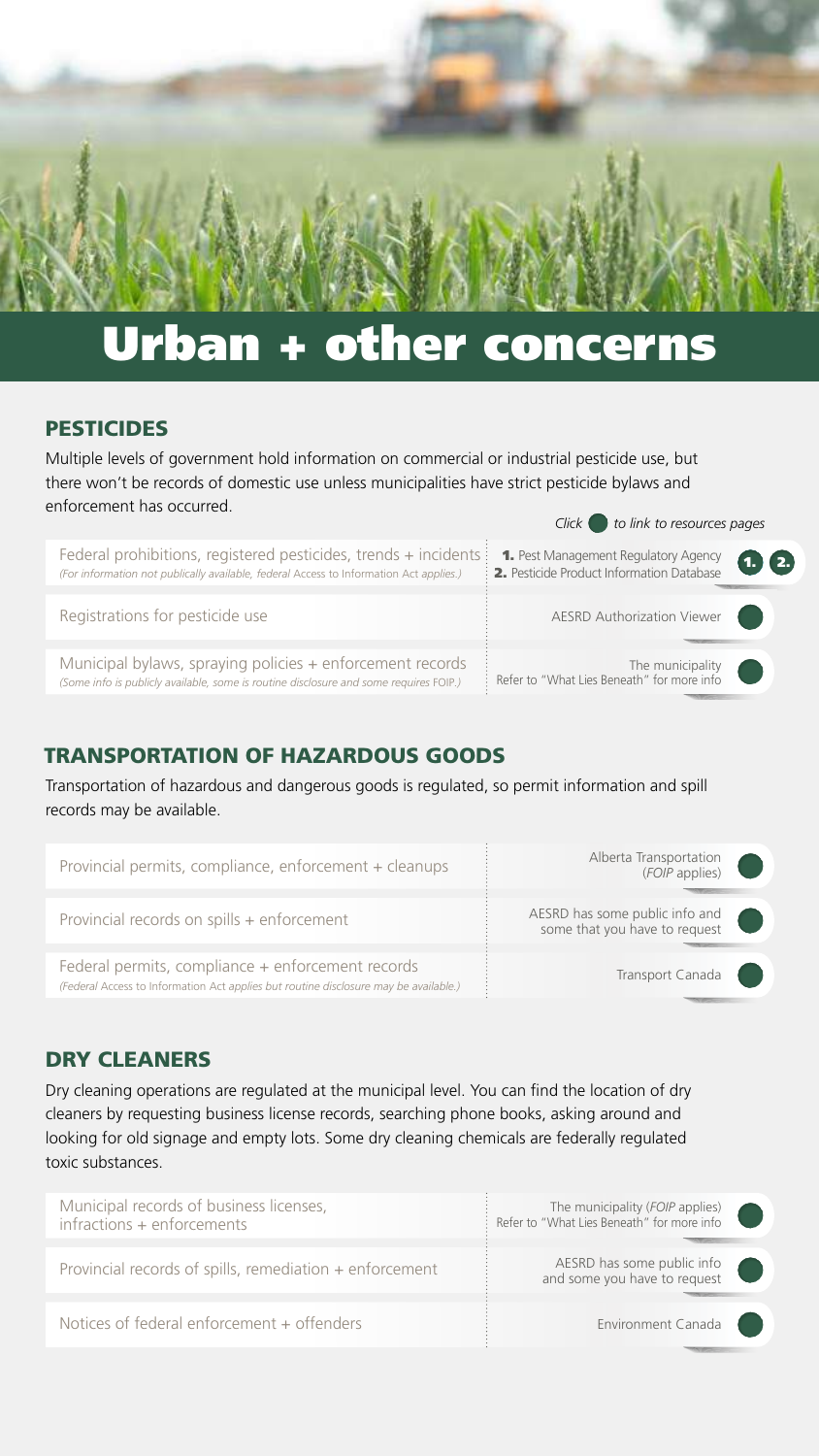### AIR QUALITY

| Current air quality $+$ other indicators                                   | AESRD State of the<br><b>Environment Reporting</b>                                  |
|----------------------------------------------------------------------------|-------------------------------------------------------------------------------------|
| Acid rain, emissions, pollution, seasonal<br>$averages + other indicators$ | Environment Canada<br>Canadian Air and Precipitation<br><b>Monitoring Network</b>   |
| Inventory of air quality results                                           | Clean Air Strategic Alliance<br>Data Warehouse                                      |
| Emissions from large polluters                                             | <b>National Pollutant</b><br>Release Inventory                                      |
| $Oil + gas$ emissions                                                      | AER notices to area landowners<br>Refer to "What Lies Beneath" for more info        |
| <b>FEEDLOTS</b>                                                            |                                                                                     |
| Permits, manure disposal + complaints + compliance                         | Natural Resources Conservation<br>Board (FOIP applies)                              |
| Provincial compliance, composting + biogas                                 | AESRD (publicly available<br>or routinely disclosed)                                |
| Dead animal disposal + disease control                                     | Alberta Agriculture + Office of the Chief<br>Provincial Veterinarian (FOIP applies) |
| Food borne + agricultural diseases                                         | Canadian Food Inspection Agency<br>(federal Access to Information Act applies)      |

You can look to both federal and provincial governments as well as other bodies for information about air quality. However, there may not be records of non-compliance by feedlots and residents may not agree with determinations about air and water quality. To identify concerns and find information, visit the site and ask people in the local community. *Click* to link to resources pages

> **Did you know?** Environmental impacts of recreation are the cumulative effect of numerous users and there may be limited or no information at all about environmental concerns. There won't be regulatory records associated with specific operations and you may have to visit the site and ask questions in the community to get information.

<span id="page-7-0"></span>

## Air + other concerns

There isn't much environmental review of proposed forestry activities and private forestry may not produce many accessible records. You can contact sources such as environmental organizations that track forestry issues.

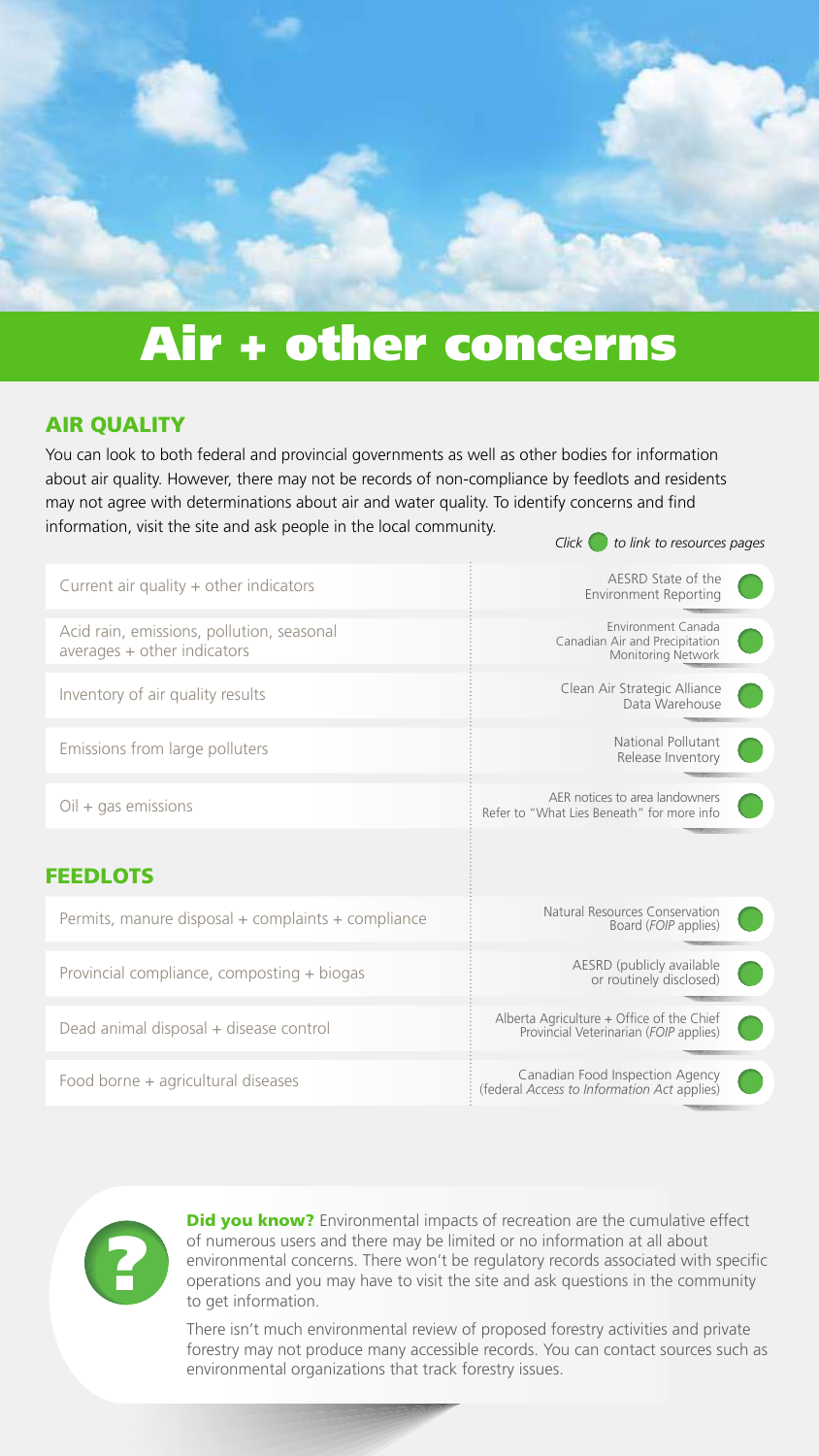### FORESTRY *Click to link to resources pages*

| Enforcement orders + convictions                                                        | AESRD (access varies but<br>enforcement records are available)                                         |
|-----------------------------------------------------------------------------------------|--------------------------------------------------------------------------------------------------------|
| Forest Management Agreements, quotas,<br>licenses + permits                             | AESRD + forestry companies<br>(Some info is available and other)<br>information may require requests.) |
| Projects with Environmental Impact Assessments<br>(for mills and industrial facilities) | Natural Resources Conservation<br>Board (access varies)                                                |
| Monitoring $+$ compliance on mills $+$ waste facilities                                 | AESRD                                                                                                  |
| Completed environmental impact assessments                                              | Details in "What Lies Beneath"                                                                         |
| <b>RECREATION</b>                                                                       |                                                                                                        |
| Access to public land outside parks +<br>enforcement for unauthorized use               | AESRD or from local<br>and regional offices                                                            |

**Did you know?** Most "contaminated land" is not designated as such. The Federal Contaminated Sites Inventory provides information on federal land such as military bases, national parks or First Nations reserves. The provincial government regulates environmental contamination on private land as a "release" instead of designating contaminated sites. You should look for records of releases, government-ordered environmental site assessments, reclamation certificates, remediation certificates

and enforcement records.

You have to do your part to help information holders respond to requests. Identify the right place to ask. Be precise. Focus on one type of information, one component of the environment or activity of concern, keep geographic areas as small as possible and submit separate request forms for different topics. If you can, state the exact documents you want and use the specific technical names for records. Good requests produce better information and help avoid high fees and delays.







## Air + other concerns